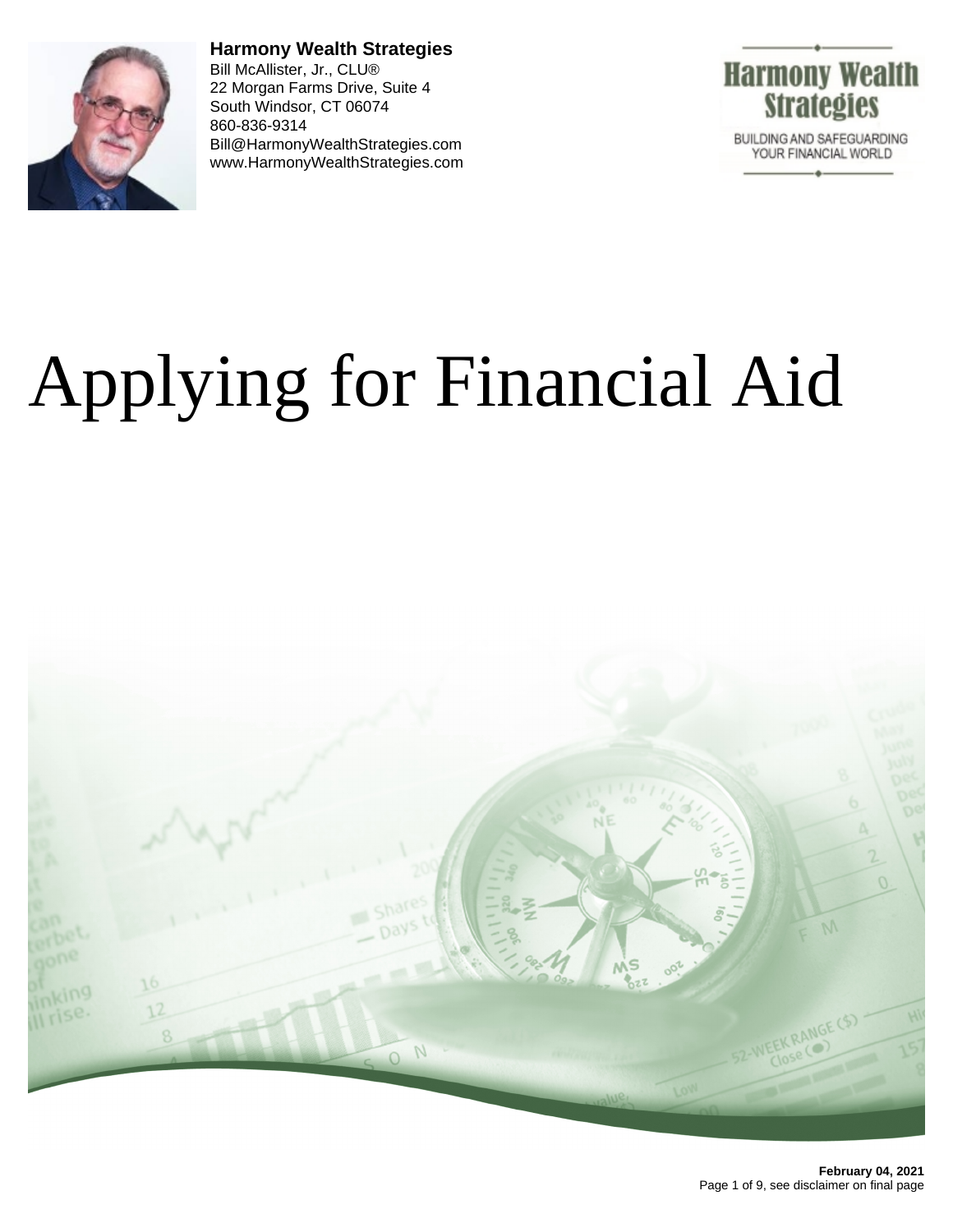# Applying for Financial Aid

# **What is financial aid?**

Financial aid is money given by colleges and federal and state governments to help students pay for college or graduate school. This money is in the form of loans, grants, scholarships, and work-study. Loans and work-study must be repaid either through financial obligation (loans) or service to the college (work-study). By contrast, grants and scholarships do not have to be repaid.

There are two types of financial aid: need-based, which is based on your family's ability to pay, and merit-based, which is based on a student's academic, athletic, or special talent. The discussion here focuses primarily on need-based aid.

# **Who offers financial aid?**

The federal government and colleges are the largest providers of financial aid. The federal government provides loans, grants, and work-study funds directly to students or indirectly through colleges. Colleges offer both need-based and merit aid. Funds can come from the college's own reserves or from federal and state governments. Colleges that accept a student who is eligible for financial aid will attempt to create a financial aid package for that student using a combination of government and college sources.

In addition, a number of corporations, foundations, and associations of all kinds offer need-based and merit financial aid to deserving students. Free website searches can provide more information about eligibility and application deadlines.

# **Overview of the financial aid process**

To understand how the financial aid process works, it's important to understand how your child's financial need is determined. This process is called needs analysis.

Under needs analysis, household and financial information submitted on your child's financial aid application is used to calculate your family's expected contribution to college costs. Two primary formulas are used to calculate the expected family contribution (EFC): the federal methodology and the institutional methodology (these formulas will be discussed later in greater detail). The EFC is the minimum amount that a family is expected to contribute toward their child's college costs. The difference between the cost of attendance at your child's college (a variable) and your EFC (a constant) equals your child's financial need. Note that the FAFSA also refers to your EFC as the Student Aid Index, or SAI.

**Example:** If the cost of attendance at University ABC is \$60,000 per year and your family's EFC is \$20,000, then your child's financial need would be \$40,000.

Colleges aren't obligated to meet 100% of your child's need. If a college meets only part of your child's financial need (as is the practice at many colleges), then you have been "gapped" by the college. The remaining portion is called unmet need, and you are responsible for meeting it.

**Example:** From the example above, assume University ABC offers your child \$30,000 of financial aid. The result is an unmet need of \$10,000. So, your family would be responsible for paying both the EFC of \$20,000 and the unmet need of \$10,000, for a total of \$30,000.

# **The two formulas for calculating EFC**

The two primary formulas for calculating a family's EFC are the federal methodology and the institutional methodology.

#### **Federal methodology**

The federal methodology is used by the federal government to calculate your EFC to determine eligibility for federal financial aid programs. The federal methodology is also used by colleges when federal funds are being distributed. It is codified in the federal government's aid application, called the Free Application for Federal Student Aid, or FAFSA. Congress may modify the federal methodology slightly from year to year.

#### **Institutional methodology**

The institutional methodology is an alternative to the federal methodology. It is administered by the College Scholarship Service, a private company that provides educational services to colleges and the public. The institutional methodology is used by some 3,000 colleges to calculate your EFC when the college's own private funds are being distributed. So, a college may use the institutional methodology to distribute its own funds and the federal methodology to distribute any federal financial aid funds at its disposal. You submit your information for the institutional methodology on the PROFILE form application rather than on the FAFSA.

In some instances, a college will not use the institutional methodology when distributing its funds, but will use its own individual formula. In this case, you will need to obtain the college's particular financial aid application form.

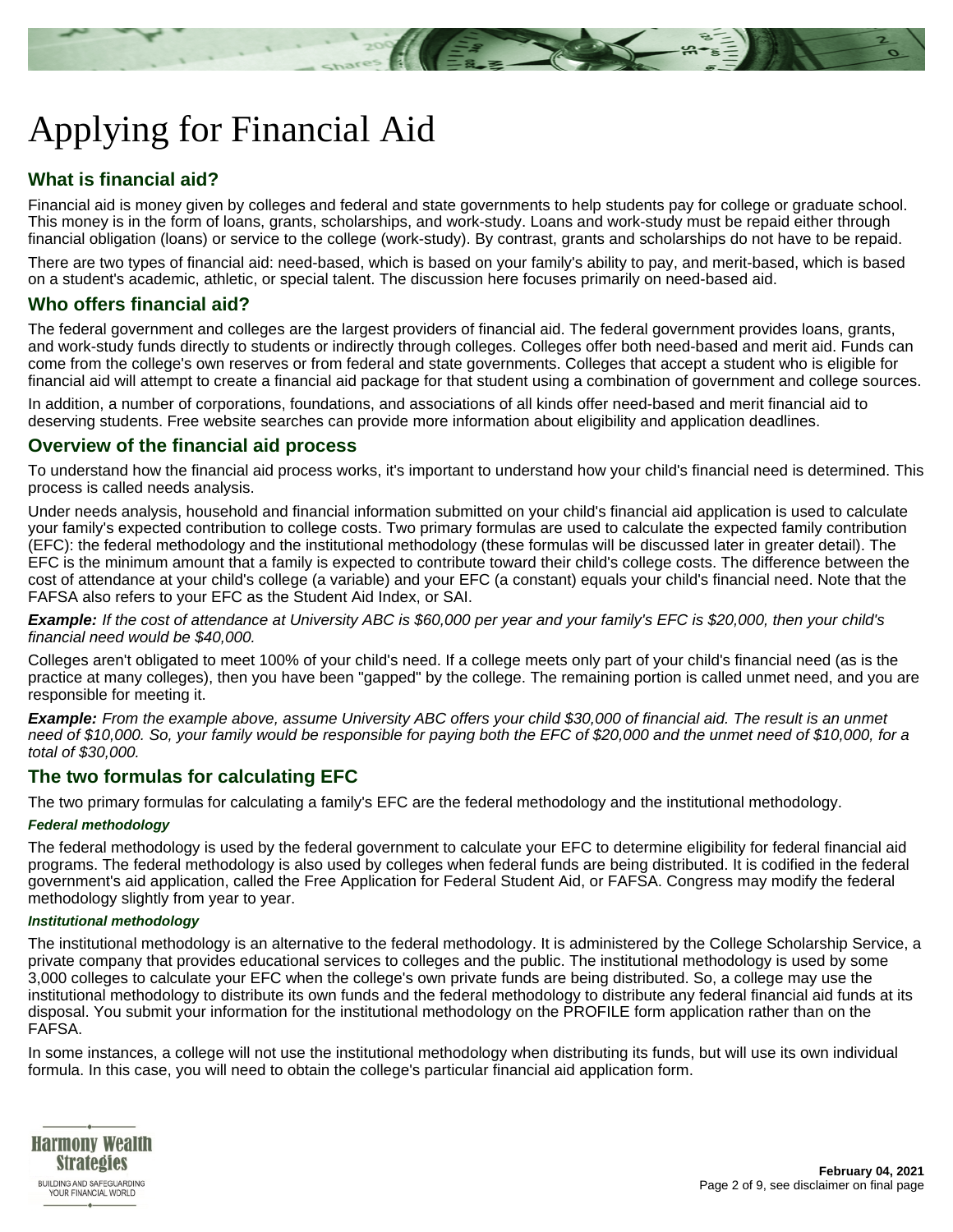

There are differences in the way the EFC is calculated under the federal methodology vs. the institutional methodology (discussed in greater detail below). As a general rule, the institutional methodology digs deeper into a child's financial background than the federal methodology because colleges want to make sure that their own funds go to the neediest students.

# **How is my EFC calculated under the federal methodology?**

The federal methodology examines your family's income, assets, and household information to calculate the EFC. Since most students are dependent, the discussion here focuses on dependent students and their parents, except where noted. To determine your dependency status, see the section below entitled What are the Steps in Applying for Financial Aid?

#### **Income**

The income component of the federal methodology consists of the adjusted gross income (AGI) of both parents and student from two years prior (referred to as the "base year") plus any untaxed income and benefits, minus any applicable deductions. For independent students, only the student's AGI and untaxed income and benefits are counted, along with those of a spouse, if any. The 2021-2022 FAFSA relies on your 2019 income tax return; 2019 is the base year.

The AGI figure is simply taken from a line on your federal tax return. The untaxed income and benefits portion is a bit trickier. The major untaxed income and benefits that must be added back to your income for financial aid purposes include (see the FAFSA for others) deductible retirement plan contributions made in the base year, tax-exempt interest income (e.g., municipal bond interest), untaxed Social Security benefits, child support received, earned income credit, workers' compensation, disability payments. You must also note the amount of any education tax credits you took in the base year.

After a total income figure is determined, certain deductions can be taken. One example of a deduction is any federal and state taxes you paid in the previous year, including Social Security taxes (see the FAFSA for more deductions).

Parents also get two deductions against income: an income protection allowance and an employment expense allowance. The income protection allowance is a small cost-of-living allowance for shelter, food, clothing, car maintenance, insurance, and basic medical care. This allowance depends on the total number of household members and number of dependents. The employment expense allowance is a small allowance for employment expenses.

A parent's total financial aid income (AGI plus untaxed income/benefits minus deductions) is then assessed at a rate of 0% to 47%, depending on the level of income and family household information.

Students also get an income protection allowance (\$6,840 for the 2020-2021 school year), but are then expected to contribute 50% of any income over this amount.

Student countable income and parent countable income are then added together to arrive at the family's total expected income contribution.

#### **Assets**

The federal methodology looks at your current assets (as opposed to your income from two years prior) but counts some assets and excludes others in arriving at your EFC (these assets are called assessable or non-assessable assets). Your assets for financial aid purposes are those you own at the time you sign the FAFSA. The more assessable assets your family has, the more money your family will be expected to contribute toward college costs.

The following assets are not included in the federal methodology:

- Retirement accounts (e.g., 401(k)s, IRAs)
- **Annuities**
- Cash value life insurance
- Personal items (e.g., car, clothes, furniture, household items)
- Home equity in primary residence
- Family farm

Assessable assets are all other assets of the parents and student. These include items such as checking and savings accounts, money market accounts, certificates of deposit, stocks, bonds, mutual funds, U.S. savings bonds, tax-exempt bonds, custodial accounts, trusts, limited partnerships, vacation homes, investment properties, and business and farm assets. After total assets are determined, there are certain offsets you may be eligible for (see the FAFSA for examples).

**Example:** The Glass Family has an IRA worth \$50,000, an annuity worth \$150,000, home equity of \$60,000, and a savings account with \$10,000. Their total assets under the federal methodology are \$10,000.

An important note to keep in mind is that the federal government does not care about any consumer debt you may have. In other words, your assessable assets are not reduced by the amount of your outstanding consumer debt.

**Example:** The Bensons own stocks worth \$50,000, a 401(k) worth \$100,000, and long-term debt of \$75,000. Their total assets

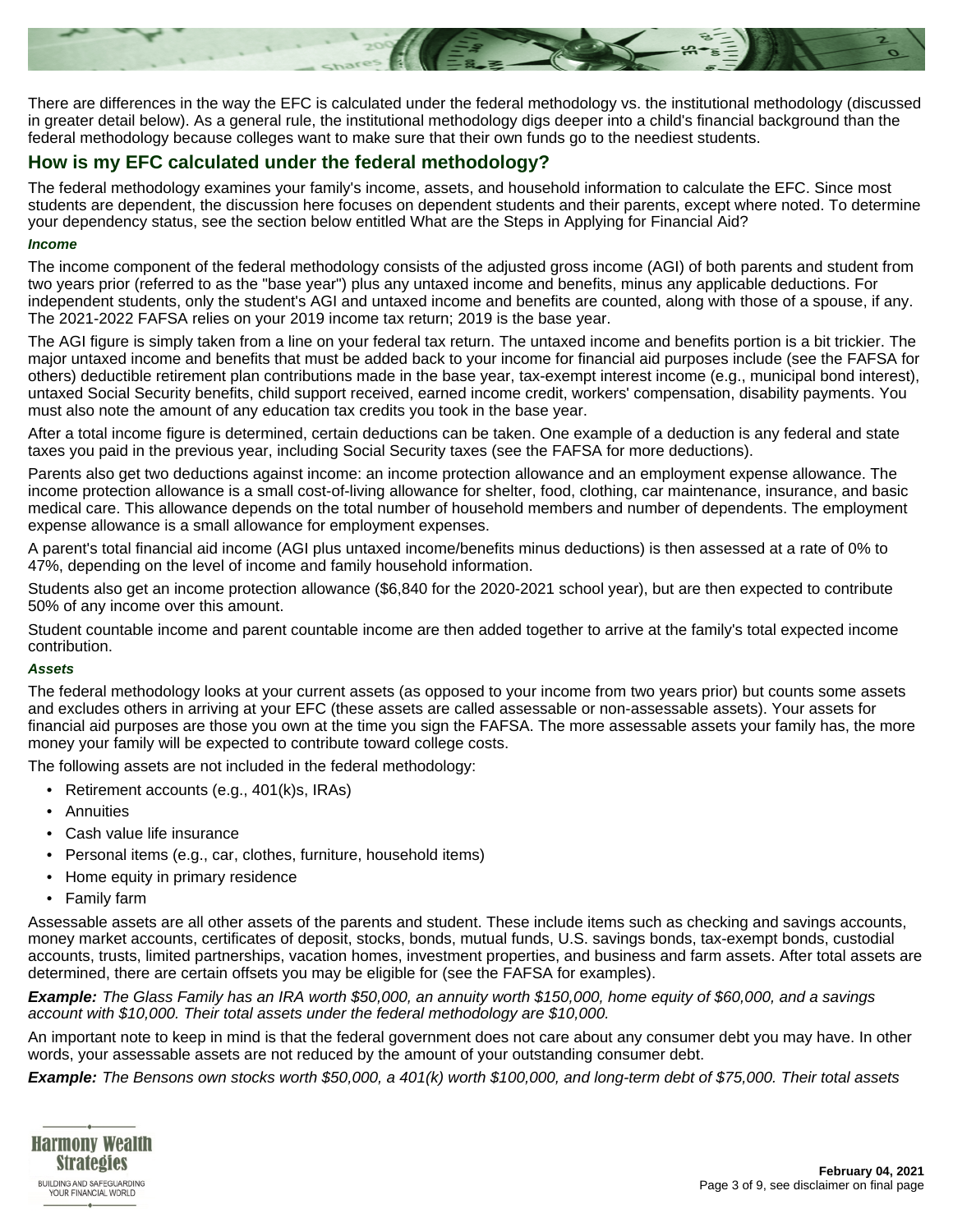

#### are \$50,000 under the federal methodology.

**Tip:** Regarding trust funds and custodial accounts, the income is valued as of the base year and the assets are valued as of the date the FAFSA is signed. If a trust has more than one beneficiary, only that portion attributable to the student or parent is reportable. You may need to consult a financial professional to determine income and asset values for trust funds and custodial accounts.

When a family's total assessable assets are determined, the federal methodology gives parents a small asset protection allowance that allows them to exclude a certain portion of their assets from consideration (students don't get an asset protection allowance). The asset protection allowance varies depending on the age of the older parent at the time the student applies for aid (the older the parent, the greater the allowance).

When a final asset figure is reached for parents and student, parents must contribute a maximum of 5.6% of their assets toward college costs and the student must contribute 20% of his or her assets toward college costs.

**Example:** The sum of \$20,000 in your child's bank account equals a \$4,000 expected asset contribution to college costs (\$20,000 x 20%), whereas the same \$20,000 in a parent's account results in a \$1,120 expected asset contribution (\$20,000 x 5.6%).

**Tip:** There is one situation in which the federal methodology does not factor in any assets of parent or student. This is when the parents' AGI (or an independent student's AGI) is below \$50,000 (\$60,000 for the 2023-24 school year) and the parents are eligible to file a 1040EZ or 1040A. In this case, the EFC is calculated using only income under the Simplified Needs Test. The result is generally a lower EFC and thus more financial aid. However, colleges may still require you to list your assets in order for you to be eligible for college funds.

#### **Household information**

If the parents are both living and married to each other, the income and asset information for both parents is listed on the FAFSA. If the parents are living together but not formally married, they should file the application as if they are separated (see below), unless their state recognizes common law marriage.

If the parents are separated (living apart for an indefinite period) or divorced, then only the income and assets of the parent with whom the child lived the majority of time during the past 12 months is listed on the application. If the parent has remarried, then the stepparent's income and assets are listed on the application as though this person were the natural parent; the non-custodial parent's income and assets are not listed.

**Tip:** Under the federal methodology, the federal government does not recognize legal agreements that absolve a stepparent from contributing to college costs or that make the non-custodial parent responsible for college costs. Under the institutional methodology, however, colleges may inquire about the resources of the non-custodial divorced parent or ignore the resources of the stepparent.

On a related note, legal guardians are no longer included on the FAFSA, which means their income and assets are not automatically included. A student whose parents are deceased will be considered an independent student, regardless of any legal guardianship. By contrast, a student whose parents are living will file as a dependent student, but the FAFSA will reflect the financial information of the appropriate parent(s) rather than the legal guardian, unless the financial aid officer exercises "professional judgment."

The federal methodology also requires you to list the number of people in the household whom the parents will support during the upcoming college year. This includes the student, parents, siblings, an unborn child, and others who get more than half their support from the parents and who will continue to get this support in the upcoming college year. From this number, students must also report the total number of household members enrolled in college in the same year. The student is always counted. In addition, parents and other siblings are counted if they are enrolled at least half time in a program leading to a degree or certificate.

**Tip:** If additional household members are in college, the EFC is greatly reduced. Specifically, the parents' total EFC is divided by the number of students enrolled in college.

**Example:** The Smart Family's EFC is \$30,000. They will have two children enrolled in college in the same year, a freshman and a sophomore. As a result, their EFC for each child is \$15,000.

# **Steps to reduce your EFC under the federal methodology**

There are legitimate steps you can take to position your income and assets to enhance your child's financial aid eligibility under the federal methodology. The idea is to lower your EFC, which, in turn, raises your child's aid eligibility. Examples of these strategies include deferring income and bonuses, avoiding the sale of investments that will result in capital gains in the base year, and paying down consumer debt. It should be noted that these suggestions are legal and are not meant to subvert the financial aid system in any way. To implement these suggestions, you should become familiar with them at least a couple of years before the year you complete the FAFSA.

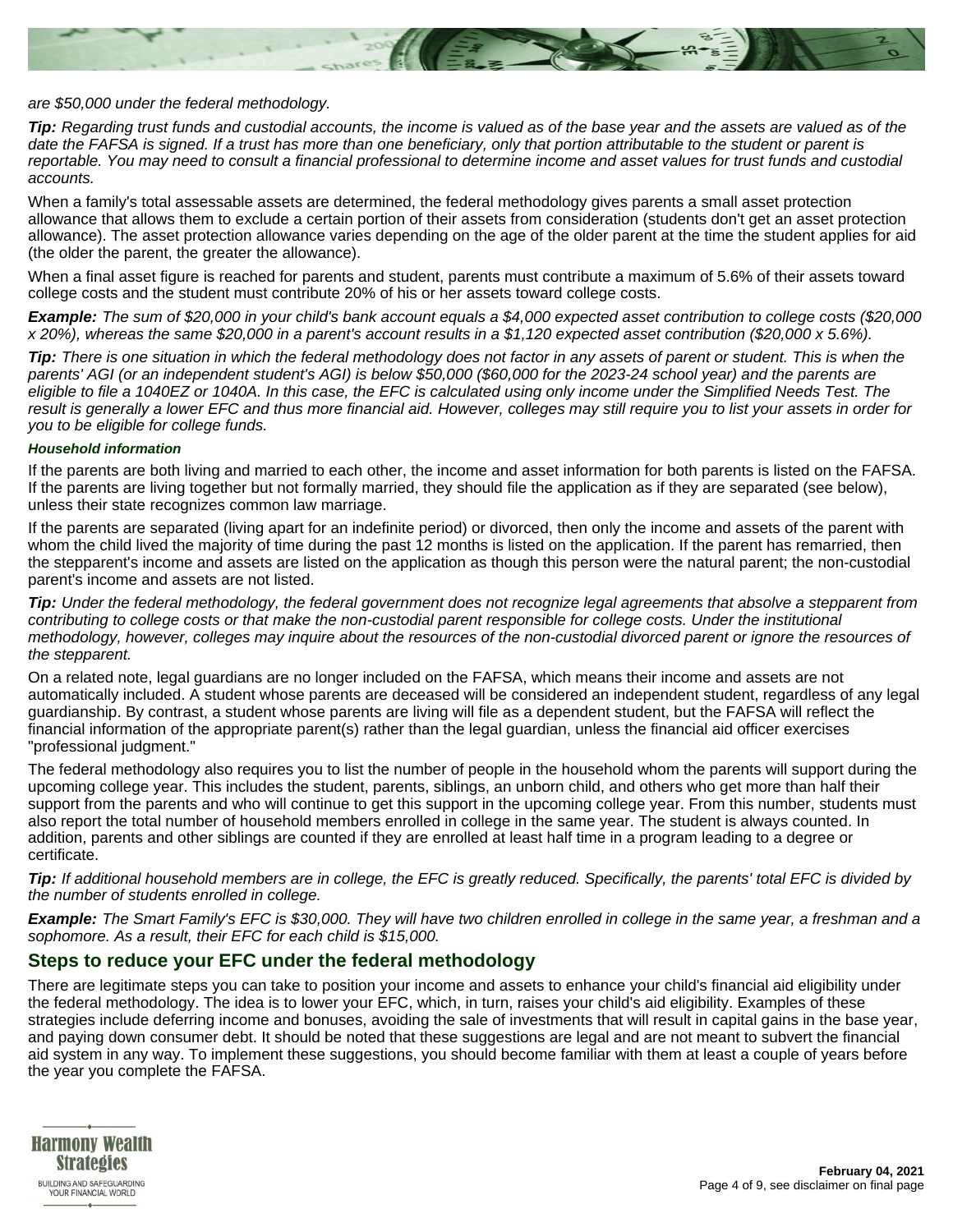

# **The institutional methodology vs. the federal methodology**

There are several differences in the way the EFC is calculated under the federal methodology (FM) vs. the institutional methodology (IM).

Regarding the institutional methodology, some of the negatives are:

- The IM formula does not recognize a simplified needs test for parents whose incomes are below a certain level.
- The IM formula requires a minimum student contribution from the student's income and does not give students an income protection allowance.
- The IM formula includes home equity and family farm assets in its calculations (and may require parents to borrow against it before aid is distributed).
- The IM formula requires parents to report any savings accounts in the names of the student's siblings (to discourage the shifting of assets among siblings) and requires students to list any retirement accounts they have.
- The IM formula requires parents to report how much they contribute to flexible spending accounts for child care and medical care.
- The IM formula requires parents to report how much money they expect to earn in the coming year. Similarly, students must report any outside scholarships they expect to receive and any relative's contributions.
- The IM formula (at a college's discretion) may only allow dependent children (not parents) to be counted as members of the household enrolled in college.
- The IM formula (at a college's discretion) may not allow losses from tax return Schedules C, D, E, or F that lower AGI and may not allow certain depreciation expenses.
- The IM formula (at a college's discretion) may require business or farm balance sheets for the prior two years, and detailed projections of future income.

On the positive side:

- The IM formula includes an allowance against income for any unreimbursed medical expenses that exceed 4% of the parents' financial aid income.
- The IM formula (at a college's discretion) may have an allowance against income for the private school tuition of other household members and for a parent's own student loans.
- The IM formula (at a college's discretion) may consider a non-custodial parent's assets and income.

# **Steps in applying for financial aid**

There are several steps in the financial aid application process:

**Step 1:** The first step is for your child to apply to and be accepted by (hopefully) a number of colleges. This allows your student to compare and negotiate financial aid awards from several colleges. Keep in mind that the financial aid timeline and the admissions timeline are different.

**Caution:** From a financial aid perspective, it is often recommended that students not apply to college on an early-decision basis. The reason is that if a college knows the student is committed to the college, it may be less inclined to award a favorable financial aid package. In addition, the student will have to examine and respond to the financial aid award before receiving awards from other schools.

**Step 2:** The next step is to file the appropriate financial aid applications by the stated deadlines. Unfortunately, you must apply for financial aid at each school before you learn whether you have been accepted for admission at that school. Note that students must reapply for financial aid each year.

The two basic financial aid applications are the (1) FAFSA and (2) the PROFILE. The FAFSA is used by the federal government and colleges when federal financial aid funds are being distributed; it calculates your EFC under the federal methodology. The PROFILE is used by most colleges (approximately 3,000) when their own funds are being distributed; it calculates your EFC under the institutional methodology. In addition, some colleges use their own institutional aid forms in place of the PROFILE. If so, you will need to obtain a copy of that application from the financial aid officer at that particular college.

There are actually three different types of FAFSAs: (1) for dependent students, (2) for independent students without dependents (a spouse is not considered a dependent), and (3) for independent students with dependents. The federal methodology will vary slightly depending on what form is used. The main difference is that the dependent student FAFSA uses both parent and student financial data to arrive at the EFC, and the two independent student FAFSAs do not use parental data to arrive at the EFC.

To fill out the correct FAFSA, you must first determine your child's dependency status. A dependent student is one who is at least partially dependent on his or her parents for support. If your child is just graduating from high school or less than 24 years of age,

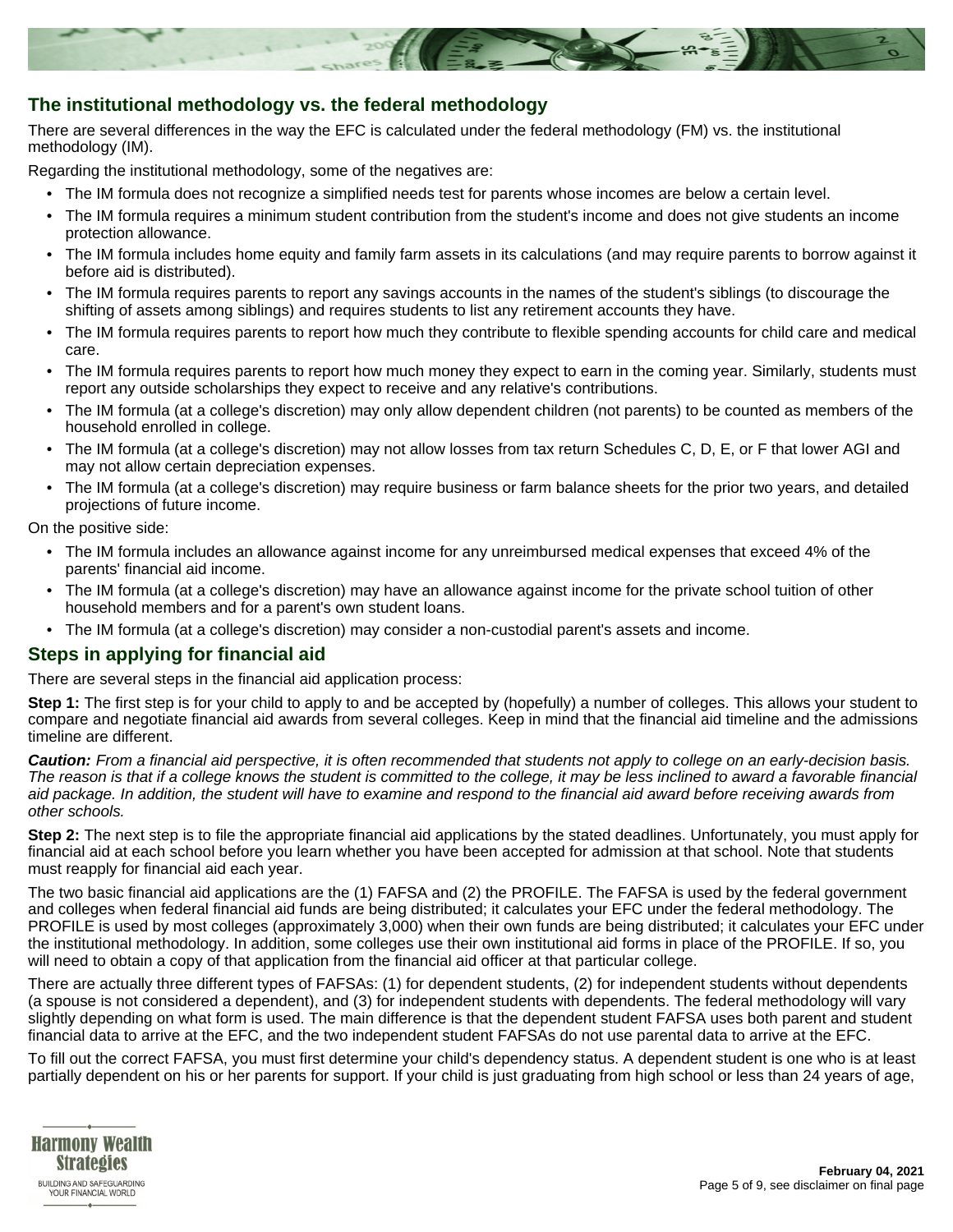

most likely he or she will be classified as a dependent. By contrast, an independent student is not dependent on parental support. The federal government considers you independent if you meet any one of the following conditions:

- You are 24 years of age by December 31 of the award year
- You are an orphan or a ward of the court, or were a ward of the court until age 18
- You are married or have legal dependents other than a spouse
- You are a graduate or professional student
- You are a veteran of the U.S. Armed Services
- You are an active member of the armed forces
- You are deemed independent in the professional judgment of the financial aid administrator (FAA) based upon documented unusual circumstances

Like the FAFSA, there are three different PROFILE applications that depend on whether you are a (1) dependent student, (2) independent student without dependents, or (3) independent student with dependents. You determine your dependency status the same way as for the FAFSA.

**Tip:** Many colleges go beyond the federal test when determining whether you are truly independent. For example, they may ask for written proof that your parents are unable to provide you with any financial support whatsoever.

**Step 3:** Once you know the correct form to fill out (dependent or independent student), you must submit the FAFSA and PROFILE by the required deadlines. The best way to file the FAFSA is online at [fafsa.ed.gov.](https://www.fafsa.ed.gov) The online option is best because potential mistakes are flagged immediately and the electronic form is processed much faster. In order to file the FAFSA online, you and your child will each need to obtain an FSA ID.

The PROFILE is also available online. Unlike the FAFSA, there is a fee for filing the PROFILE application. In addition to the FAFSA and PROFILE forms, you will also need to submit any other financial aid applications (college or state) to the appropriate institutions at this time.

When should you file your aid applications? Families can file the FAFSA starting as early as October 1 in the year before their child will start school. For example, for the 2021-2022 school year, families can file the FAFSA as early as October 1, 2020.

The PROFILE (or individual college application) is usually submitted in late fall or winter, but will be required earlier if your child is applying early action or early decision. The specific deadline is set by each individual college, so make sure to keep track of all deadlines.

**Step 4:** After you file the FAFSA, your family should receive a Student Aid Report or SAR (or Acknowledgment Report when the PROFILE is filed). This form indicates your EFC, also referred to as your Student Aid Index, or SAI. Your Student Aid Report will also be sent to each college you listed on the FAFSA.

You should review the SAR to make sure the EFC was calculated using accurate information. Any corrections should be made immediately and sent back for reprocessing (e.g., updating estimated tax information, arithmetic errors, or clerical errors).

**Tip:** If there is an asterisk (\*) next to the EFC reported on the SAR, your family has been chosen for verification. Verification can range from providing tax returns and household information to providing appraisals for certain assets listed on the FAFSA. Don't take it personally if you are chosen--nearly a third of all FAFSAs are verified.

**Step 5:** After you (and the colleges) receive the SAR, the college's financial aid administrator (FAA) at each school your child is accepted to goes to work. The administrator subtracts your EFC from the cost of attendance at that particular college to arrive at your child's financial need. The FAA then attempts to create a financial aid package to meet that need. The package will include various combinations of loans, grants, scholarships, and work-study programs (the type and order of financial aid resources typically used to fulfill a student's financial need is discussed in greater detail below).

**Tip:** Your goal is to have your child's financial need met with the highest amount of gift aid (scholarships and grants) and the least amount of self-help aid (loans and work-study). Private colleges tend to provide more gift aid than public colleges so they can better compete with their less expensive counterparts. As a guide, the average financial aid package consists mostly of loans that must be paid back.

**Caution:** As mentioned previously, colleges are not obligated to meet all of your child's financial need. Colleges have limited financial aid budgets and tend to offer the most aid to those students who meet their specific enrollment goals. If the college does not meet all of your child's needs, then you have been "gapped" and you are responsible for the shortfall.

**Step 6:** Sometime in March or April, the FAA notifies the student of the financial aid package in an award letter (the student must first be accepted to the college). The award letter states the specific amount and type of financial aid being offered, and a date by which the letter must be returned.

You may accept, decline, or attempt to renegotiate any part of the financial aid award. It is important to reply by the required date

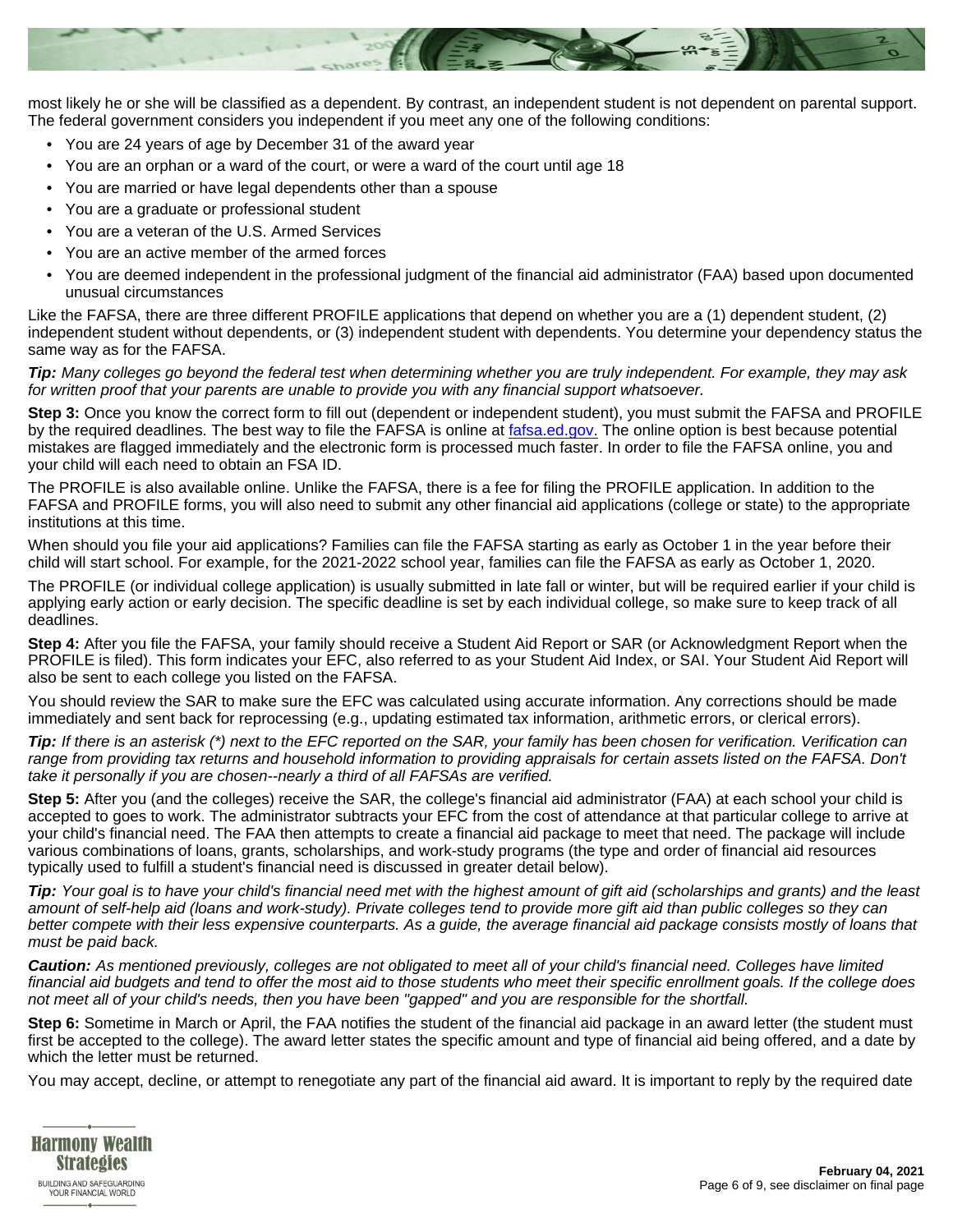

because otherwise your child's award will be cancelled and the money freed up for some other student. Note that accepting the award does not commit your child to attending that school; it just safeguards the award.

Ideally, students will want to have all of their award letters from various colleges on hand before making a decision. This is sometimes easier said than done, however. The financial aid process and the admissions process operate on different schedules, and occasionally students must make a decision to enroll at a particular college before they know the contents of their award letter. Similarly, a student may not have received all of his or her outstanding award letters before being called on to make an acceptance decision at a college from which an award letter was received. In either case, the student or parent should contact the appropriate FAA to see if you can expedite the consideration of the aid package.

**Step 7:** If you want to appeal all or part of your child's financial aid award, follow the instructions in the award letter. This usually involves a polite business letter to the FAA and a follow-up telephone call or meeting.

The process of renegotiating your child's financial aid package has been much publicized as of late, with descriptions ranging from haggling to dialing for dollars. Rare a decade ago, negotiating is now so much part of the picture that some colleges have set aside funds specifically for maneuvering at season's end. Some educational professionals have criticized this process on the grounds that those parents that yell the loudest reap the biggest rewards. This is not necessarily true. In fact, you'll do much better if you approach the FAA without carrying a big stick.

Your chances of successfully renegotiating your child's aid package are best if you can document a special circumstance that affects your ability to pay the EFC (rather than a simple plea of inability to pay). Such special circumstances may include the recent death or disability of a parent, divorce, prolonged unemployment, unusually high medical expenses, or a natural disaster than destroyed certain assets. In addition, more obscure circumstances may be the reason for negotiation. For example, your income on last year's tax return may have been higher than usual because you converted a traditional IRA to a Roth IRA or because you received a one-time windfall, such as a special bonus, insurance settlement, or inheritance. Make sure to document any change with the appropriate paperwork.

In addition to a special family circumstance, many parents and students attempt to play one college's aid package against another college's aid package. This strategy has the best chance of success if College A and College B are direct competitors and you have the qualities that College A is looking for. Keep in mind that the college market, like the housing market, can be a seller's market or a buyer's market, and that this can affect the negotiation process.

# **Types of financial aid programs**

There are several types of financial aid programs. The most common financial aid programs are those offered by the federal government. The main federal programs are as follows:

#### **Pell Grant and Supplemental Educational Opportunity Grant (SEOG)**

The Pell Grant is available to undergraduate students. It is an entitlement program, which means the grant is available to all students who qualify.

The SEOG is reserved for undergraduate students with the most financial need (Pell Grant recipients are given priority). The SEOG is a campus-based program, which means that each college receives a limited amount of money for this program and the FAA at each college decides which students will receive this grant. Once the funds are awarded, there are no more until the following year. This is an example of a first-come, first-served program.

#### **Direct Loan, Perkins Loan, and Direct PLUS Loan**

The federal Direct Loan is a low-interest loan made to both undergraduate and graduate students. The interest rate is set each June.

A Direct Loan may be subsidized or unsubsidized, depending on whether you have a financial need. With a subsidized Direct Loan, the federal government pays the interest on the loan while you are in school, during deferment periods, and for six months after you leave school. Like the Pell Grant, the subsidized Direct Loan is an entitlement program and is thus available to all students who qualify. With an unsubsidized Direct Loan, you (not the federal government) are responsible for paying the interest during the school year and deferment periods. Regardless of whether the loan is subsidized or unsubsidized, there are limits on the amount of money that can be borrowed each year, as well as limits on the total debt that may be incurred.

A Perkins Loan is a low-interest loan available to both undergraduate and graduate students with the lowest EFCs. Like the SEOG, the Perkins Loan program is campus-based, which means each college receives a certain amount of money for this program, and you borrow the money directly from the college. When the funds run out, there are no more until the following year. This loan is subsidized; that is, the federal government pays the interest while you are in school, during deferment periods, and for nine months after you graduate.

The Direct PLUS Loan is a non-need-based program; that is, you can qualify without financial need. The loan is for parents with good credit histories who want to help pay for their child's education and for graduate and professional students. Borrowers are

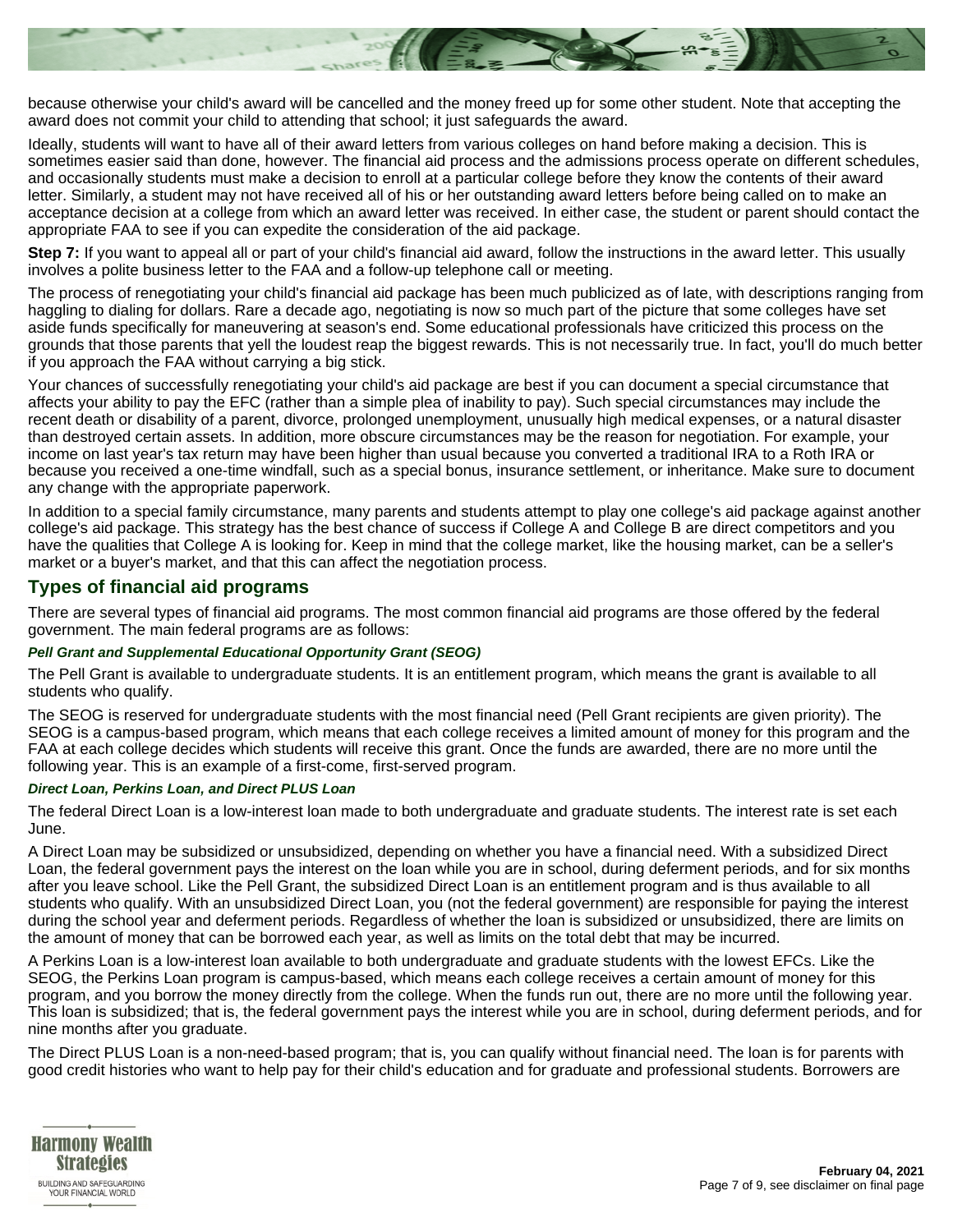

eligible to borrow up to the full cost of their education, minus the EFC and any other financial aid received. The loan is obtained through the federal government.

#### **Work-study**

The federal work-study program is a need-based program that subsidizes jobs for both undergraduate and graduate students. Like the SEOG and Perkins Loan, the federal work-study program is campus-based. The funds are distributed on a first-come, first-served basis. Often, these jobs involve community service work and can be related to your course of study.

### **Do colleges award financial aid resources in a specific order?**

Generally, yes. Colleges usually fulfill a student's financial need by awarding financial aid resources in the following order:

- Federal Pell Grant (for those students who qualify)
- State grant
- Federal Direct Loan (subsidized first, then unsubsidized)
- Company and organization scholarships and grants, military financial aid programs, or any other outside financial aid resources
- Perkins Loan, SEOG, or federal work-study (funds for these programs are allocated to colleges by the federal government for allocation to students; whether a student receives any of these funds depends on timing of application, financial need, and availability of funds)
- College grant or tuition discount (at the college's discretion)

Although this is the typical order, it may vary according to the availability of funds at a particular college and/or the particular student's merit. The more merit a student has, the better types of financial aid he or she will likely receive (e.g., less loans, more grants).

# **Should you apply for financial aid even if you don't think your family will qualify?**

Generally, yes. No matter how high your income or asset base is, your family should apply for financial aid. At the very least this means filing the FAFSA. In addition, you may choose to file the PROFILE or other individual college application. There are a few reasons for this suggestion.

First, it can be difficult to predict whether your child will qualify for financial aid without actually filing the FAFSA because the federal government's eligibility criteria for certain aid programs may change unexpectedly from year to year. Second, some financial aid programs are not based on need--such as the federal government's PLUS Loan and certain state programs--yet you must still file a FAFSA to be eligible to borrow funds. Third, you really lose nothing (except a few hours of your time) for filing the FAFSA because it is a free form that costs nothing to process.

Although the PROFILE application does have a processing fee, it is a small investment to make for the opportunity to learn whether your child qualifies for a college's own aid programs. The worst that can happen is that you discover you don't qualify for any financial aid. In that case, you won't be left wondering whether you should have applied. Considering that your child may be awarded gift aid that you won't have to repay, the investment of your time may well be worth it.